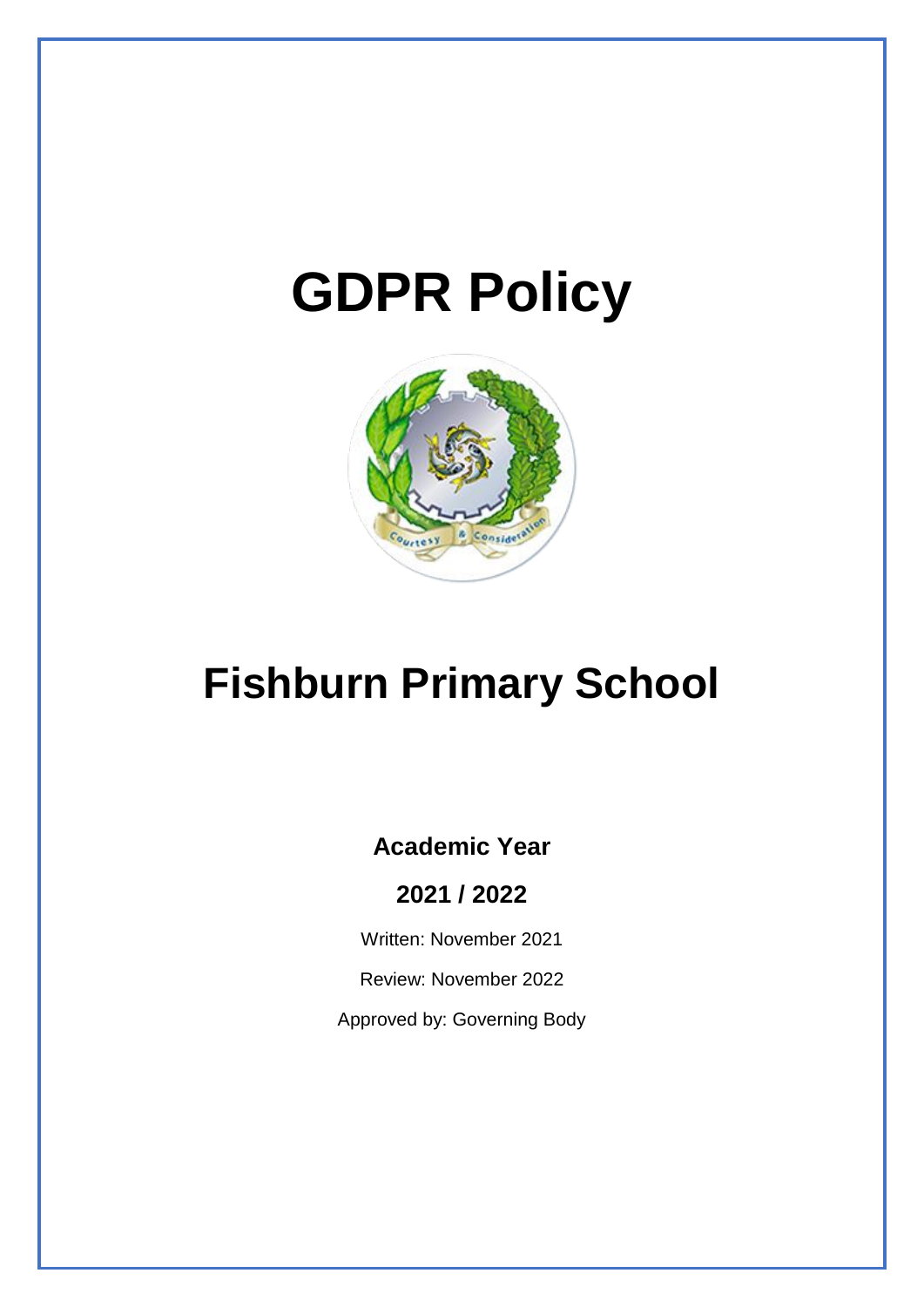## **Contents**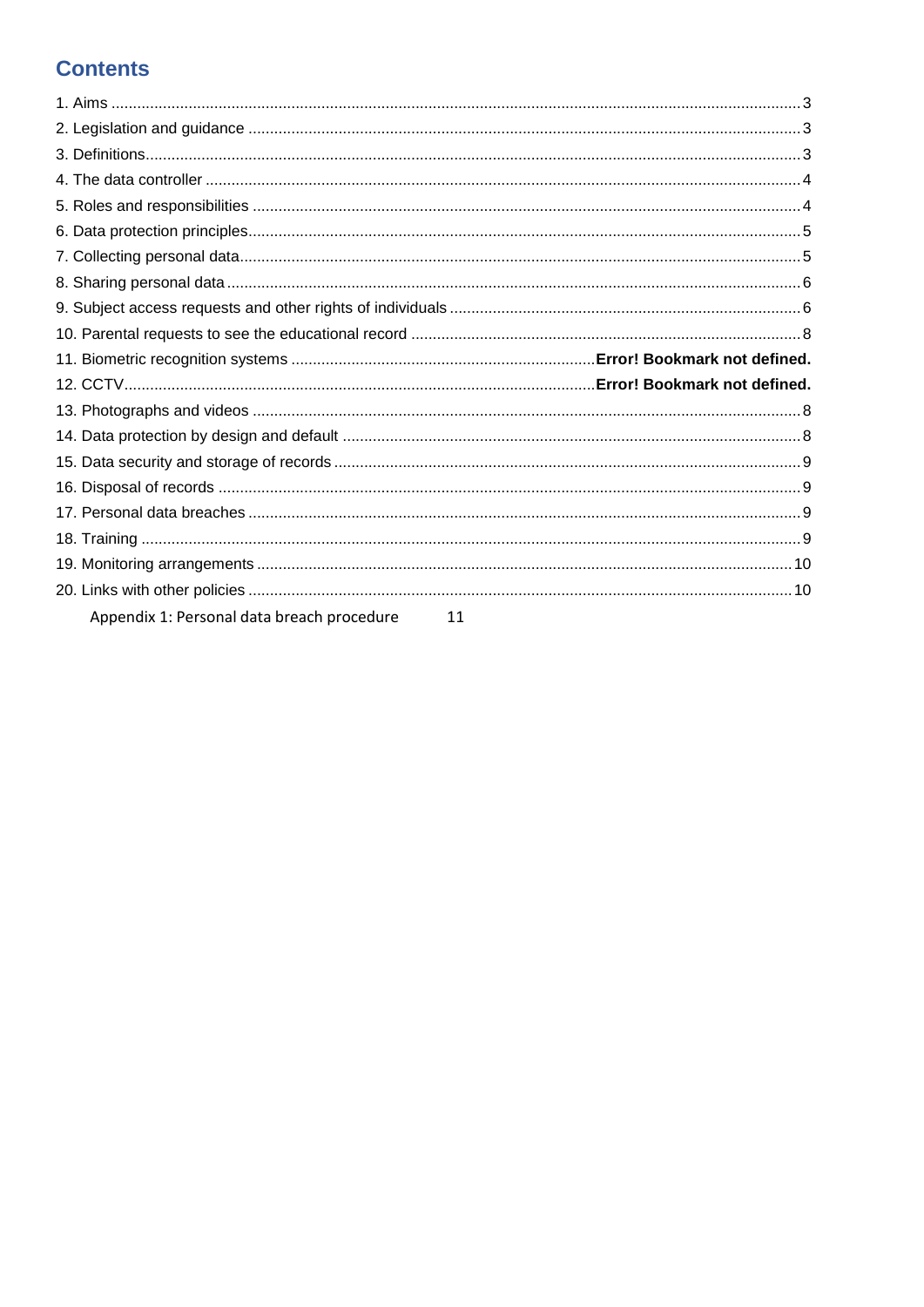## <span id="page-2-0"></span>**1. Aims**

Our school aims to ensure that all personal data collected about staff, pupils, parents, governors, visitors and other individuals is collected, stored and processed in accordance with UK data protection law.

This policy applies to all personal data, regardless of whether it is in paper or electronic format.

## <span id="page-2-1"></span>**2. Legislation and guidance**

This policy meets the requirements of the:

- UK General Data Protection Regulation (UK GDPR) the EU GDPR was incorporated into UK legislation, with  $\mathbf{\Sigma}$ some amendments, by The Data Protection, Privacy and Electronic Communications (Amendments etc) (EU [Exit\) Regulations 2020](https://www.legislation.gov.uk/uksi/2020/1586/made)
- $\mathbf{\lambda}$ [Data Protection Act 2018 \(DPA 2018\)](http://www.legislation.gov.uk/ukpga/2018/12/contents/enacted)

It is based on guidance published by the Information Commissioner's Office (ICO) on the [GDPR.](https://ico.org.uk/for-organisations/guide-to-the-general-data-protection-regulation-gdpr/)

In addition, this policy complies with regulation 5 of the [Education \(Pupil Information\) \(England\) Regulations 2005,](http://www.legislation.gov.uk/uksi/2005/1437/regulation/5/made) which gives parents the right of access to their child's educational record.

## TERM DEFINITION **Personal data** Any information relating to an identified, or identifiable, living individual. This may include the individual's: > Name (including initials) > Identification number > Location data > Online identifier, such as a username It may also include factors specific to the individual's physical, physiological, genetic, mental, economic, cultural or social identity. **Special categories of personal data** Personal data which is more sensitive and so needs more protection, including information about an individual's: > Racial or ethnic origin > Political opinions > Religious or philosophical beliefs > Trade union membership > Genetics > Biometrics (such as fingerprints, retina and iris patterns), where used for identification purposes  $\blacktriangleright$  Health – physical or mental > Sex life or sexual orientation **Processing Transfer Anything done to personal data, such as collecting, recording,** organising, structuring, storing, adapting, altering, retrieving, using, disseminating, erasing or destroying. Processing can be automated or manual. **Data subject** The identified or identifiable individual whose personal data is held or processed. **Data controller A** person or organisation that determines the purposes and the means of processing of personal data.

## <span id="page-2-2"></span>**3. Definitions**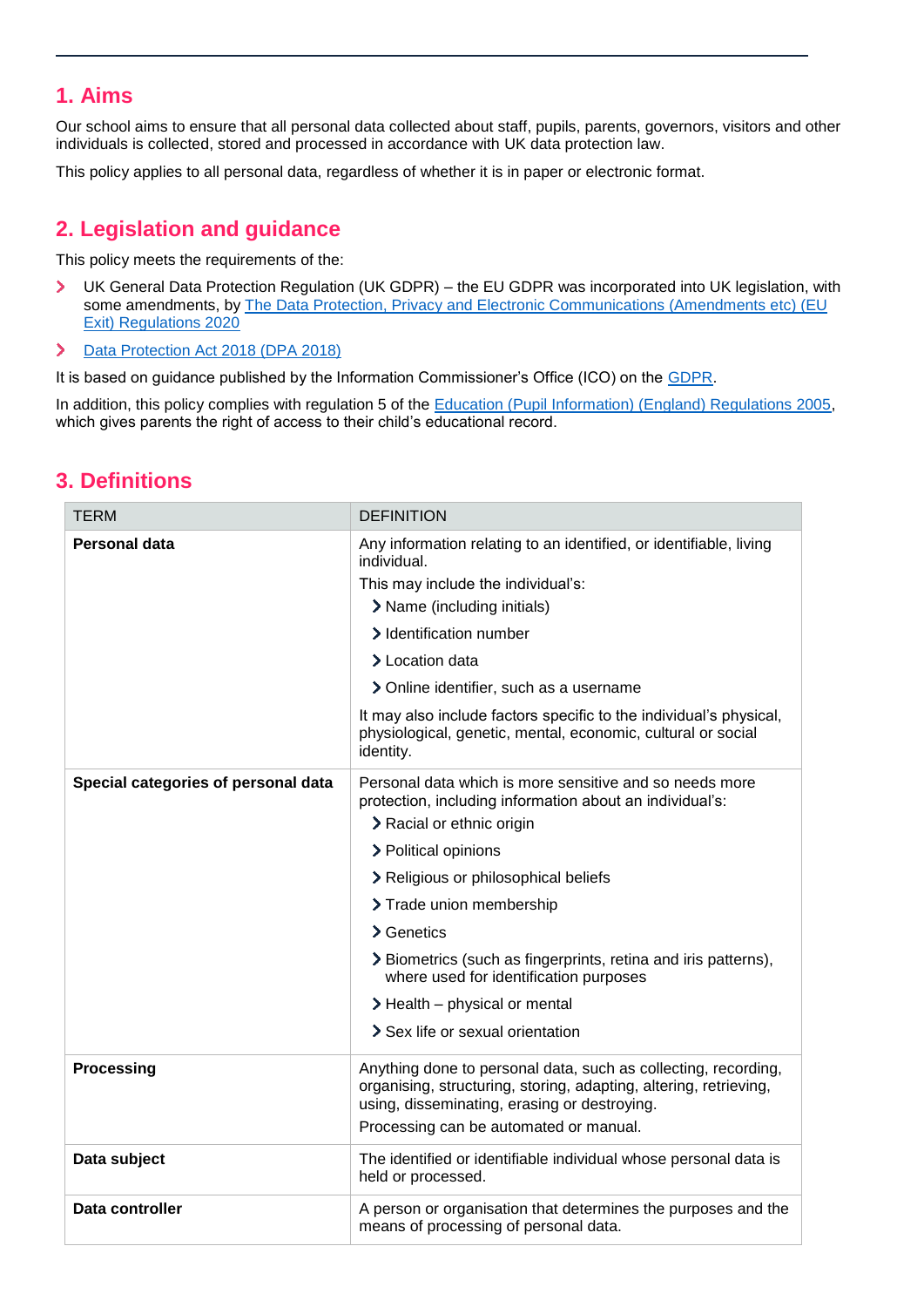| <b>TERM</b>          | <b>DEFINITION</b>                                                                                                                                        |
|----------------------|----------------------------------------------------------------------------------------------------------------------------------------------------------|
| Data processor       | A person or other body, other than an employee of the data<br>controller, who processes personal data on behalf of the data<br>controller.               |
| Personal data breach | A breach of security leading to the accidental or unlawful<br>destruction, loss, alteration, unauthorised disclosure of, or<br>access to, personal data. |

## <span id="page-3-0"></span>**4. The data controller**

Our school processes personal data relating to parents, pupils, staff, governors, visitors and others, and therefore is a data controller.

The school is registered with the ICO / has paid its data protection fee to the ICO, as legally required.

## <span id="page-3-1"></span>**5. Roles and responsibilities**

This policy applies to **all staff** employed by our school, and to external organisations or individuals working on our behalf. Staff who do not comply with this policy may face disciplinary action.

#### **5.1 Governing board**

The governing board has overall responsibility for ensuring that our school complies with all relevant data protection obligations.

#### **5.2 Data protection officer**

The data protection officer (DPO) is responsible for overseeing the implementation of this policy, monitoring our compliance with data protection law, and developing related policies and guidelines where applicable.

They will provide an annual report of their activities directly to the governing board and, where relevant, report to the board their advice and recommendations on school data protection issues.

The DPO is also the first point of contact for individuals whose data the school processes, and for the ICO.

Full details of the DPO's responsibilities are set out in their job description.

Our DPO is Miss Ferguson and is contactable via the school office.

#### **5.3 Headteacher**

The headteacher acts as the representative of the data controller on a day-to-day basis.

#### **5.4 All staff**

Staff are responsible for:

- Collecting, storing and processing any personal data in accordance with this policy
- Informing the school of any changes to their personal data, such as a change of address

Contacting the DPO in the following circumstances:

- With any questions about the operation of this policy, data protection law, retaining personal data or keeping personal data secure
- If they have any concerns that this policy is not being followed
- If they are unsure whether or not they have a lawful basis to use personal data in a particular way
- If they need to rely on or capture consent, draft a privacy notice, deal with data protection rights invoked by an individual, or transfer personal data outside the UK
- If there has been a data breach
- Whenever they are engaging in a new activity that may affect the privacy rights of individuals
- If they need help with any contracts or sharing personal data with third parties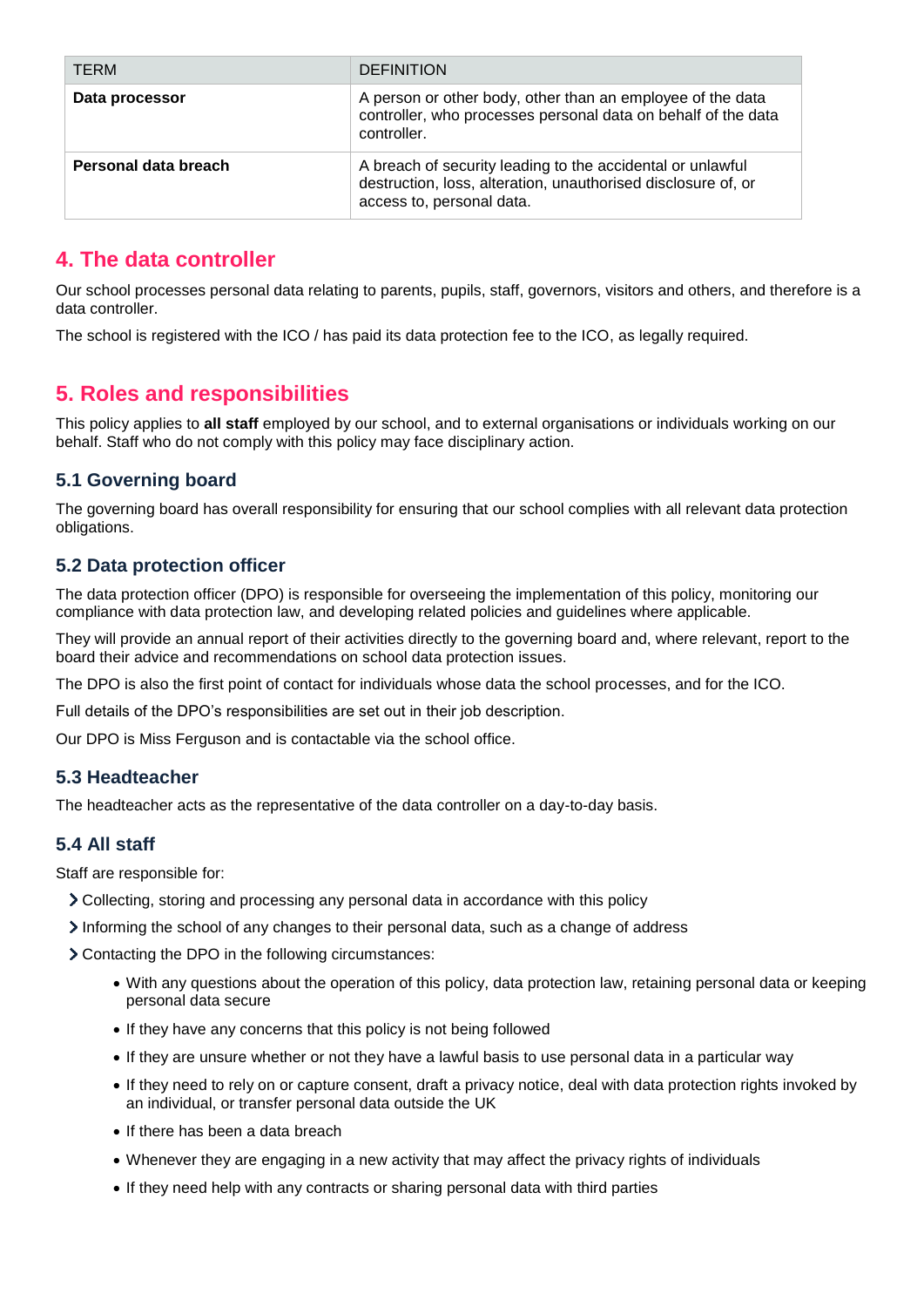## <span id="page-4-0"></span>**6. Data protection principles**

The UK GDPR is based on data protection principles that our school must comply with.

The principles say that personal data must be:

- Processed lawfully, fairly and in a transparent manner
- Collected for specified, explicit and legitimate purposes
- Adequate, relevant and limited to what is necessary to fulfil the purposes for which it is processed
- Accurate and, where necessary, kept up to date
- Xept for no longer than is necessary for the purposes for which it is processed
- Processed in a way that ensures it is appropriately secure

This policy sets out how the school aims to comply with these principles.

## <span id="page-4-1"></span>**7. Collecting personal data**

#### **7.1 Lawfulness, fairness and transparency**

We will only process personal data where we have one of 6 'lawful bases' (legal reasons) to do so under data protection law:

- The data needs to be processed so that the school can **fulfil a contract** with the individual, or the individual has asked the school to take specific steps before entering into a contract
- The data needs to be processed so that the school can **comply with a legal obligation**
- The data needs to be processed to ensure the **vital interests** of the individual or another person i.e. to protect someone's life
- The data needs to be processed so that the school, as a public authority, can **perform a task in the public interest or exercise its official authority**
- The data needs to be processed for the **legitimate interests** of the school (where the processing is not for any tasks the school performs as a public authority) or a third party, provided the individual's rights and freedoms are not overridden
- The individual (or their parent/carer when appropriate in the case of a pupil) has freely given clear **consent**

For special categories of personal data, we will also meet one of the special category conditions for processing under data protection law:

- The individual (or their parent/carer when appropriate in the case of a pupil) has given **explicit consent**
- The data needs to be processed to perform or exercise obligations or rights in relation to **employment, social security or social protection law**
- The data needs to be processed to ensure the **vital interests** of the individual or another person, where the individual is physically or legally incapable of giving consent
- The data has already been made **manifestly public** by the individual
- The data needs to be processed for the establishment, exercise or defence of **legal claims**
- The data needs to be processed for reasons of **substantial public interest** as defined in legislation
- The data needs to be processed for **health or social care purposes**, and the processing is done by, or under the direction of, a health or social work professional or by any other person obliged to confidentiality under law
- The data needs to be processed for **public health reasons**, and the processing is done by, or under the direction of, a health professional or by any other person obliged to confidentiality under law
- The data needs to be processed for **archiving purposes**, scientific or historical research purposes, or statistical purposes, and the processing is in the public interest

For criminal offence data, we will meet both a lawful basis and a condition set out under data protection law. Conditions include:

- The individual (or their parent/carer when appropriate in the case of a pupil) has given **consent**
- The data needs to be processed to ensure the **vital interests** of the individual or another person, where the individual is physically or legally incapable of giving consent
- The data has already been made **manifestly public** by the individual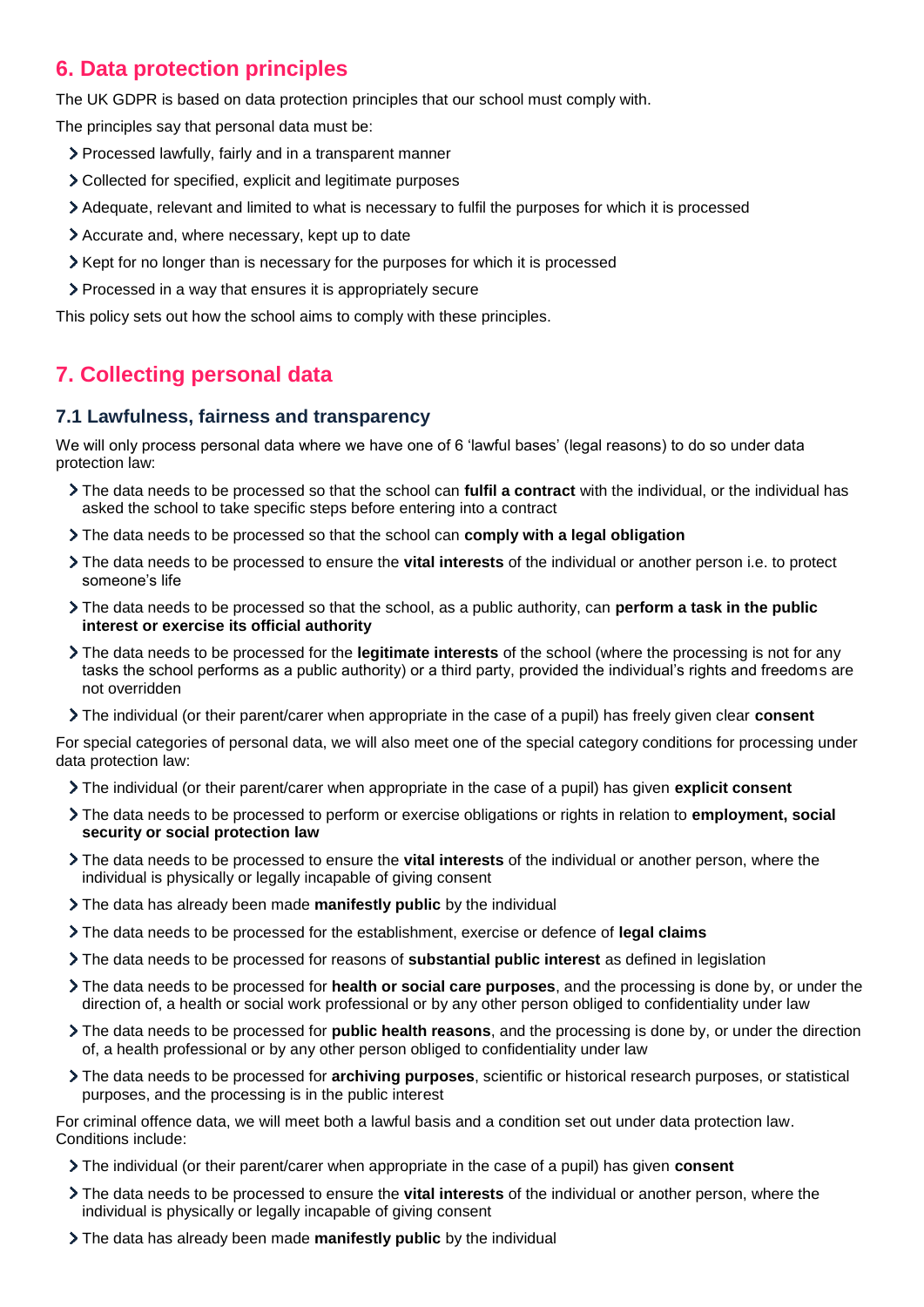- The data needs to be processed for or in connection with legal proceedings, to obtain legal advice, or for the establishment, exercise or defence of **legal rights**
- The data needs to be processed for reasons of **substantial public interest** as defined in legislation

Whenever we first collect personal data directly from individuals, we will provide them with the relevant information required by data protection law.

We will always consider the fairness of our data processing. We will ensure we do not handle personal data in ways that individuals would not reasonably expect, or use personal data in ways which have unjustified adverse effects on them.

#### **7.2 Limitation, minimisation and accuracy**

We will only collect personal data for specified, explicit and legitimate reasons. We will explain these reasons to the individuals when we first collect their data.

If we want to use personal data for reasons other than those given when we first obtained it, we will inform the individuals concerned before we do so, and seek consent where necessary.

Staff must only process personal data where it is necessary in order to do their jobs.

We will keep data accurate and, where necessary, up-to-date. Inaccurate data will be rectified or erased when appropriate.

In addition, when staff no longer need the personal data they hold, they must ensure it is deleted or anonymised. This will be done in accordance with the school's record retention schedule.

### <span id="page-5-0"></span>**8. Sharing personal data**

We will not normally share personal data with anyone else without consent, but there are certain circumstances where we may be required to do so. These include, but are not limited to, situations where:

- There is an issue with a pupil or parent/carer that puts the safety of our staff at risk
- We need to liaise with other agencies we will seek consent as necessary before doing this
- Our suppliers or contractors need data to enable us to provide services to our staff and pupils for example, IT companies. When doing this, we will:
	- Only appoint suppliers or contractors which can provide sufficient guarantees that they comply with UK data protection law
	- Establish a contract with the supplier or contractor to ensure the fair and lawful processing of any personal data we share
	- Only share data that the supplier or contractor needs to carry out their service

We will also share personal data with law enforcement and government bodies where we are legally required to do so.

We may also share personal data with emergency services and local authorities to help them to respond to an emergency situation that affects any of our pupils or staff.

Where we transfer personal data internationally, we will do so in accordance with UK data protection law.

### <span id="page-5-1"></span>**9. Subject access requests and other rights of individuals**

#### **9.1 Subject access requests**

Individuals have a right to make a 'subject access request' to gain access to personal information that the school holds about them. This includes:

- Confirmation that their personal data is being processed
- Access to a copy of the data
- > The purposes of the data processing
- > The categories of personal data concerned
- Who the data has been, or will be, shared with
- How long the data will be stored for, or if this isn't possible, the criteria used to determine this period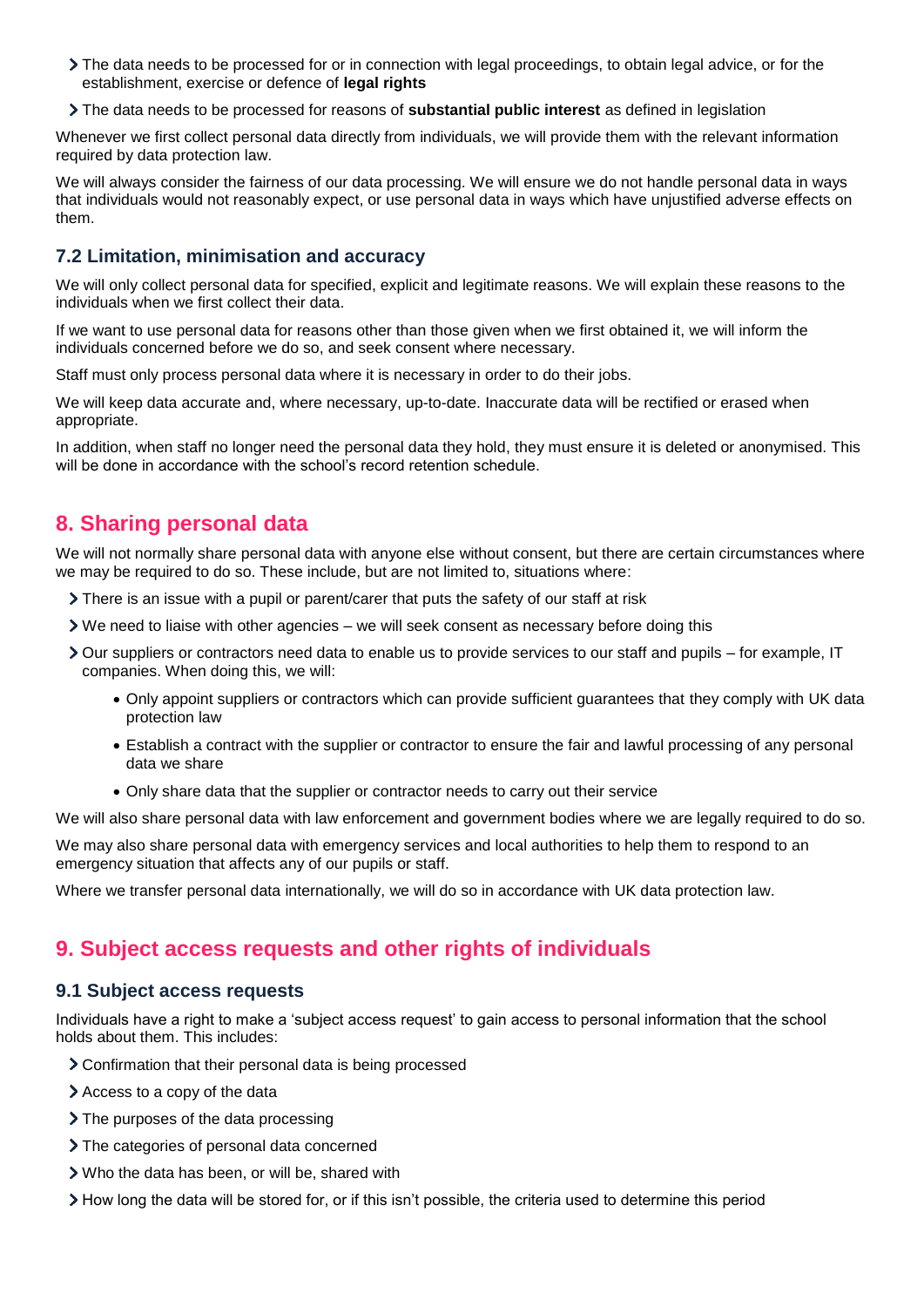- Where relevant, the existence of the right to request rectification, erasure or restriction, or to object to such processing
- The right to lodge a complaint with the ICO or another supervisory authority
- > The source of the data, if not the individual
- Whether any automated decision-making is being applied to their data, and what the significance and consequences of this might be for the individual
- The safeguards provided if the data is being transferred internationally

Subject access requests can be submitted in any form, but we may be able to respond to requests more quickly if they are made in writing and include:

- > Name of individual
- > Correspondence address
- Contact number and email address
- > Details of the information requested

If staff receive a subject access request in any form they must immediately forward it to the DPO.

#### **9.2 Children and subject access requests**

Personal data about a child belongs to that child, and not the child's parents or carers. For a parent or carer to make a subject access request with respect to their child, the child must either be unable to understand their rights and the implications of a subject access request, or have given their consent.

Children below the age of 12 are generally not regarded to be mature enough to understand their rights and the implications of a subject access request. Therefore, most subject access requests from parents or carers of pupils at our school may be granted without the express permission of the pupil. This is not a rule and a pupil's ability to understand their rights will always be judged on a case-by-case basis.

#### **9.3 Responding to subject access requests**

When responding to requests, we:

- May ask the individual to provide 2 forms of identification
- May contact the individual via phone to confirm the request was made
- Will respond without delay and within 1 month of receipt of the request (or receipt of the additional information needed to confirm identity, where relevant)
- Will provide the information free of charge
- May tell the individual we will comply within 3 months of receipt of the request, where a request is complex or numerous. We will inform the individual of this within 1 month, and explain why the extension is necessary

We may not disclose information for a variety of reasons, such as if it:

- Might cause serious harm to the physical or mental health of the pupil or another individual
- Would reveal that the child is being or has been abused, or is at risk of abuse, where the disclosure of that information would not be in the child's best interests
- Would include another person's personal data that we can't reasonably anonymise, and we don't have the other person's consent and it would be unreasonable to proceed without it
- Is part of certain sensitive documents, such as those related to crime, immigration, legal proceedings or legal professional privilege, management forecasts, negotiations, confidential references, or exam scripts

If the request is unfounded or excessive, we may refuse to act on it, or charge a reasonable fee to cover administrative costs. We will take into account whether the request is repetitive in nature when making this decision.

When we refuse a request, we will tell the individual why, and tell them they have the right to complain to the ICO or they can seek to enforce their subject access right through the courts.

#### **9.4 Other data protection rights of the individual**

In addition to the right to make a subject access request (see above), and to receive information when we are collecting their data about how we use and process it (see section 7), individuals also have the right to:

- Withdraw their consent to processing at any time
- Ask us to rectify, erase or restrict processing of their personal data (in certain circumstances)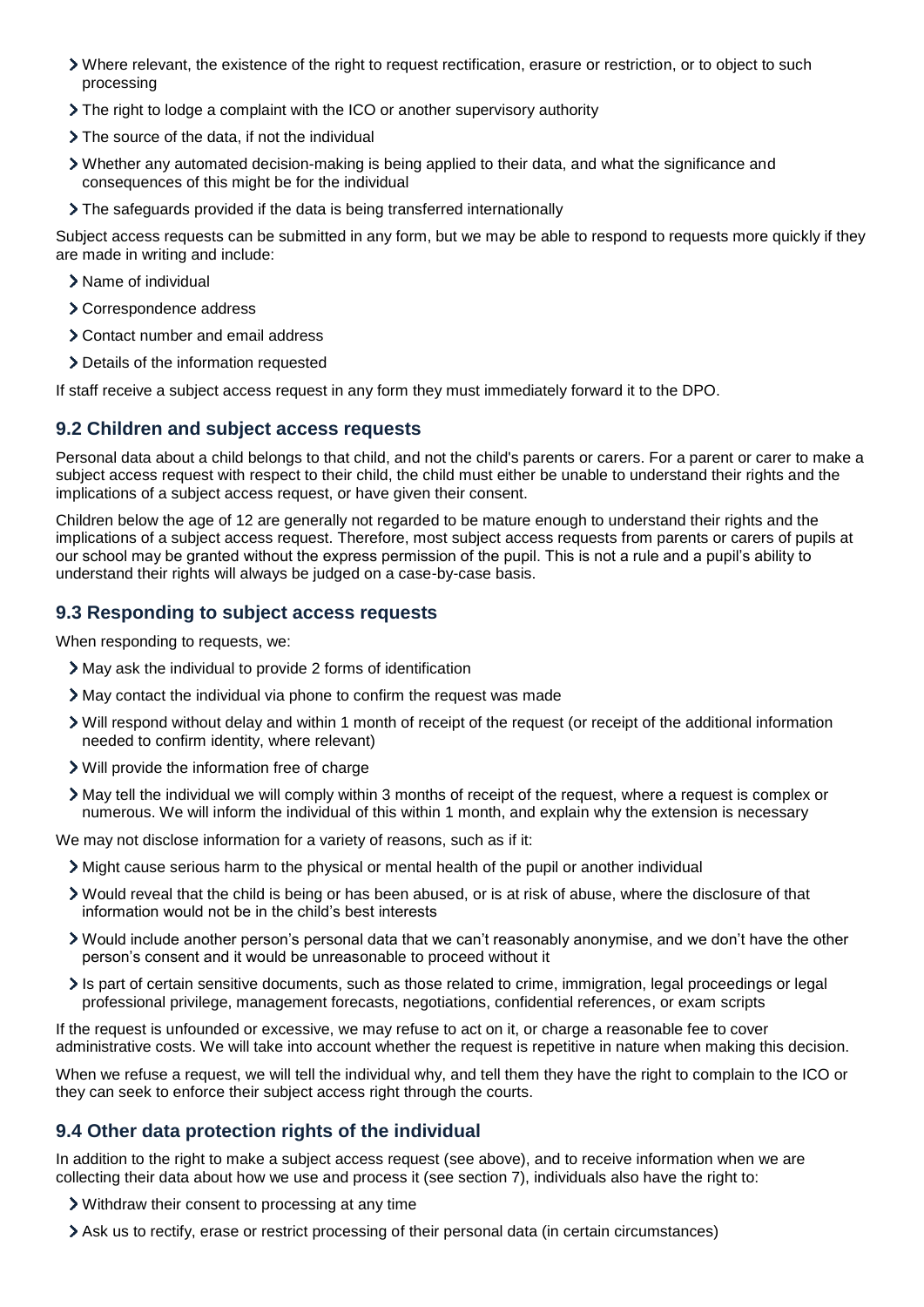- > Prevent use of their personal data for direct marketing
- Object to processing which has been justified on the basis of public interest, official authority or legitimate interests
- Challenge decisions based solely on automated decision making or profiling (i.e. making decisions or evaluating certain things about an individual based on their personal data with no human involvement)
- > Be notified of a data breach (in certain circumstances)
- > Make a complaint to the ICO
- Ask for their personal data to be transferred to a third party in a structured, commonly used and machine-readable format (in certain circumstances)

Individuals should submit any request to exercise these rights to the DPO. If staff receive such a request, they must immediately forward it to the DPO.

#### <span id="page-7-0"></span>**10. Parental requests to see the educational record**

Parents, or those with parental responsibility, have a legal right to free access to their child's educational record (which includes most information about a pupil) within 15 school days of receipt of a written request.

If the request is for a copy of the educational record, the school may charge a fee to cover the cost of supplying it.

This right applies as long as the pupil concerned is aged under 18.

There are certain circumstances in which this right can be denied, such as if releasing the information might cause serious harm to the physical or mental health of the pupil or another individual, or if it would mean releasing exam marks before they are officially announced.

#### <span id="page-7-1"></span>**11. Photographs and videos**

As part of our school activities, we may take photographs and record images of individuals within our school.

We will obtain written consent from parents/carers for photographs and videos to be taken of their child for communication, marketing and promotional materials. We will clearly explain how the photograph and/or video will be used to both the parent/carer and pupil.

Any photographs and videos taken by parents/carers at school events for their own personal use are not covered by data protection legislation. However, we will ask that photos or videos with other pupils are not shared publicly on social media for safeguarding reasons, unless all the relevant parents/carers have agreed to this.

Where the school takes photographs and videos, uses may include:

- Within school on notice boards and in school magazines, brochures, newsletters, etc.
- Outside of school by external agencies such as the school photographer, newspapers, campaigns
- > Online on our school website or social media pages

Consent can be refused or withdrawn at any time. If consent is withdrawn, we will delete the photograph or video and not distribute it further.

When using photographs and videos in this way we will not accompany them with any other personal information about the child, to ensure they cannot be identified.

## <span id="page-7-2"></span>**12. Data protection by design and default**

We will put measures in place to show that we have integrated data protection into all of our data processing activities, including:

- Appointing a suitably qualified DPO, and ensuring they have the necessary resources to fulfil their duties and maintain their expert knowledge
- Only processing personal data that is necessary for each specific purpose of processing, and always in line with the data protection principles set out in relevant data protection law (see section 6)
- Completing data protection impact assessments where the school's processing of personal data presents a high risk to rights and freedoms of individuals, and when introducing new technologies (the DPO will advise on this process)
- Integrating data protection into internal documents including this policy, any related policies and privacy notices
- Regularly training members of staff on data protection law, this policy, any related policies and any other data protection matters; we will also keep a record of attendance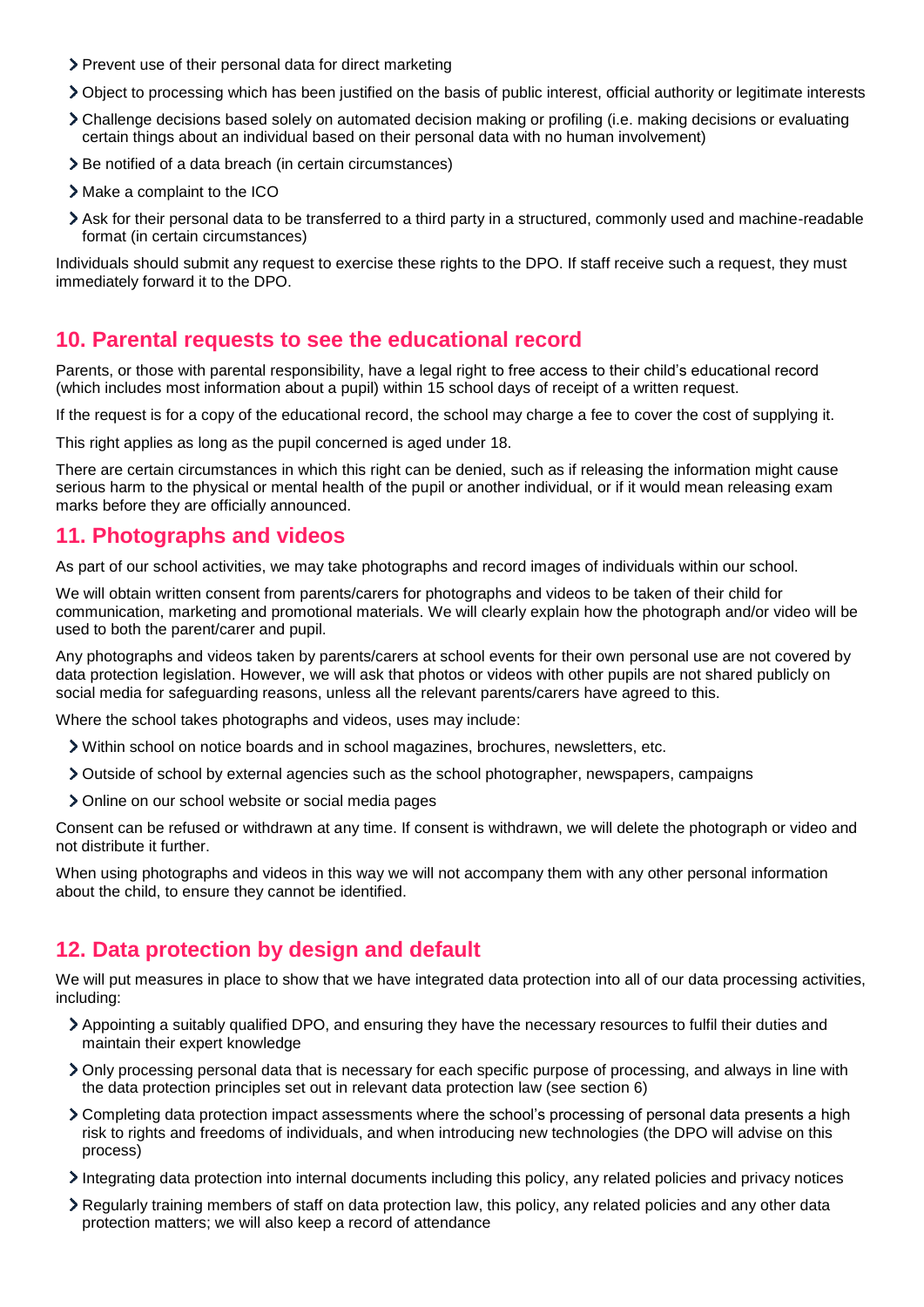- Regularly conducting reviews and audits to test our privacy measures and make sure we are compliant
- Appropriate safeguards being put in place if we transfer any personal data outside of the UK, where different data protection laws may apply
- Maintaining records of our processing activities, including:
	- For the benefit of data subjects, making available the name and contact details of our school and DPO and all information we are required to share about how we use and process their personal data (via our privacy notices)
	- For all personal data that we hold, maintaining an internal record of the type of data, type of data subject, how and why we are using the data, any third-party recipients, any transfers outside of the UK and the safeguards for those, retention periods and how we are keeping the data secure

#### <span id="page-8-0"></span>**13. Data security and storage of records**

We will protect personal data and keep it safe from unauthorised or unlawful access, alteration, processing or disclosure, and against accidental or unlawful loss, destruction or damage.

In particular:

- Paper-based records and portable electronic devices, such as laptops and hard drives that contain personal data, are kept under lock and key when not in use
- Papers containing confidential personal data must not be left on office and classroom desks, on staffroom tables, or left anywhere else where there is general access
- Where personal information needs to be taken off site, staff must sign it in and out from the school office
- Passwords that are at least 10 characters long containing letters and numbers are used to access school computers, laptops and other electronic devices. Staff and pupils are reminded that they should not reuse passwords from other sites
- Encryption software is used to protect all portable devices and removable media, such as laptops and USB devices
- Staff, pupils or governors who store personal information on their personal devices are expected to follow the same security procedures as for school-owned equipment (see our online safety policy/ICT policy/acceptable use agreement/policy on acceptable use])
- Where we need to share personal data with a third party, we carry out due diligence and take reasonable steps to ensure it is stored securely and adequately protected (see section 8)

## <span id="page-8-1"></span>**14. Disposal of records**

Personal data that is no longer needed will be disposed of securely. Personal data that has become inaccurate or out of date will also be disposed of securely, where we cannot or do not need to rectify or update it.

For example, we will shred or incinerate paper-based records, and overwrite or delete electronic files. We may also use a third party to safely dispose of records on the school's behalf. If we do so, we will require the third party to provide sufficient guarantees that it complies with data protection law.

### <span id="page-8-2"></span>**15. Personal data breaches**

The school will make all reasonable endeavours to ensure that there are no personal data breaches.

In the unlikely event of a suspected data breach, we will follow the procedure set out in appendix 1.

When appropriate, we will report the data breach to the ICO within 72 hours after becoming aware of it. Such breaches in a school context may include, but are not limited to:

- A non-anonymised dataset being published on the school website which shows the exam results of pupils eligible for the pupil premium
- Safeguarding information being made available to an unauthorised person
- The theft of a school laptop containing non-encrypted personal data about pupils

### <span id="page-8-3"></span>**16. Training**

All staff and governors are provided with data protection training as part of their induction process.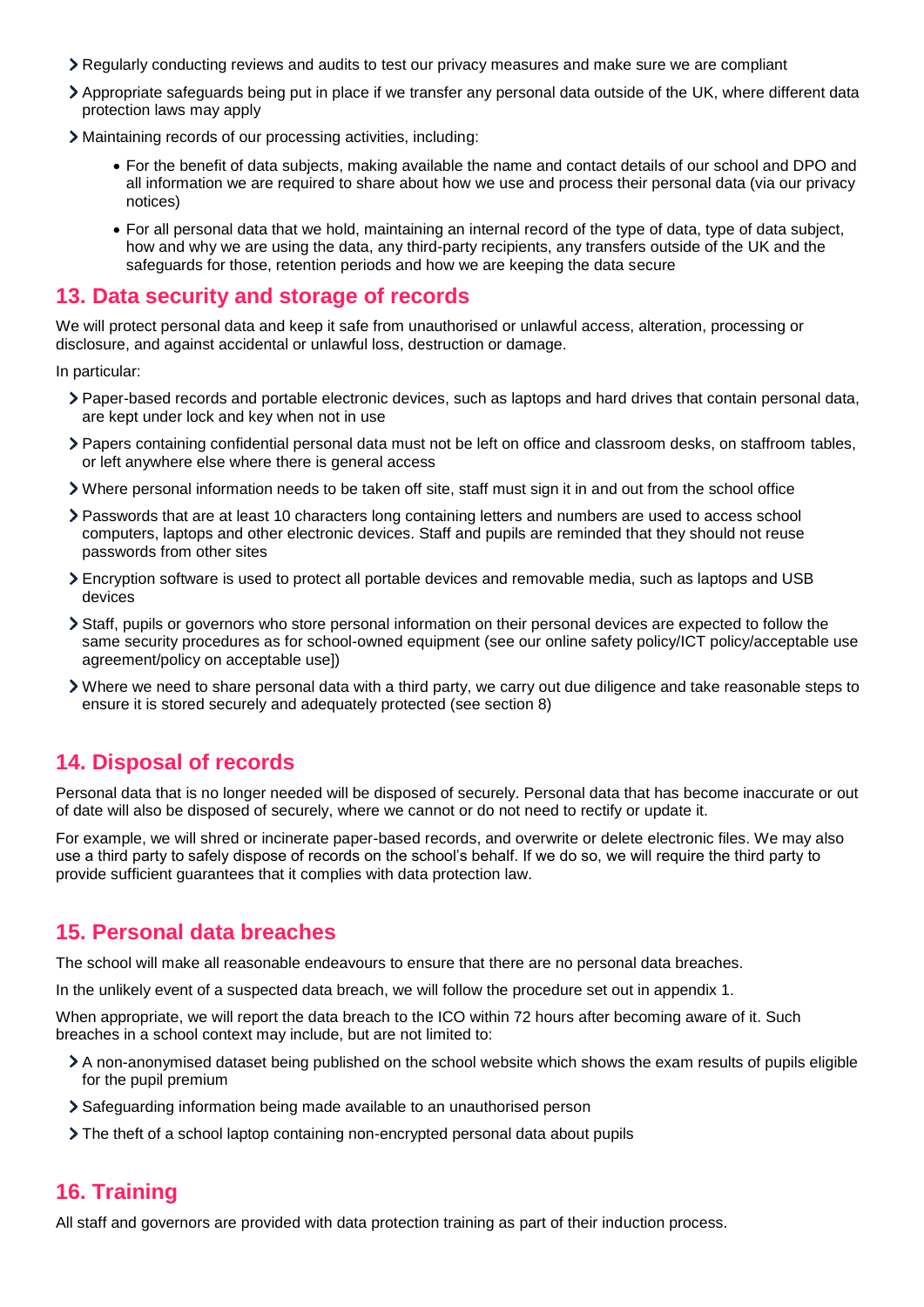Data protection will also form part of continuing professional development, where changes to legislation, guidance or the school's processes make it necessary.

## <span id="page-9-0"></span>**17. Monitoring arrangements**

The DPO is responsible for monitoring and reviewing this policy.

This policy will be reviewed annually and approved by the full governing board.

Note: the annual review frequency here reflects the Department for Education's recommendation in its advice on [statutory policies.](https://www.gov.uk/government/publications/statutory-policies-for-schools)

#### <span id="page-9-1"></span>**18. Links with other policies**

This data protection policy is linked to our:

> Freedom of information publication scheme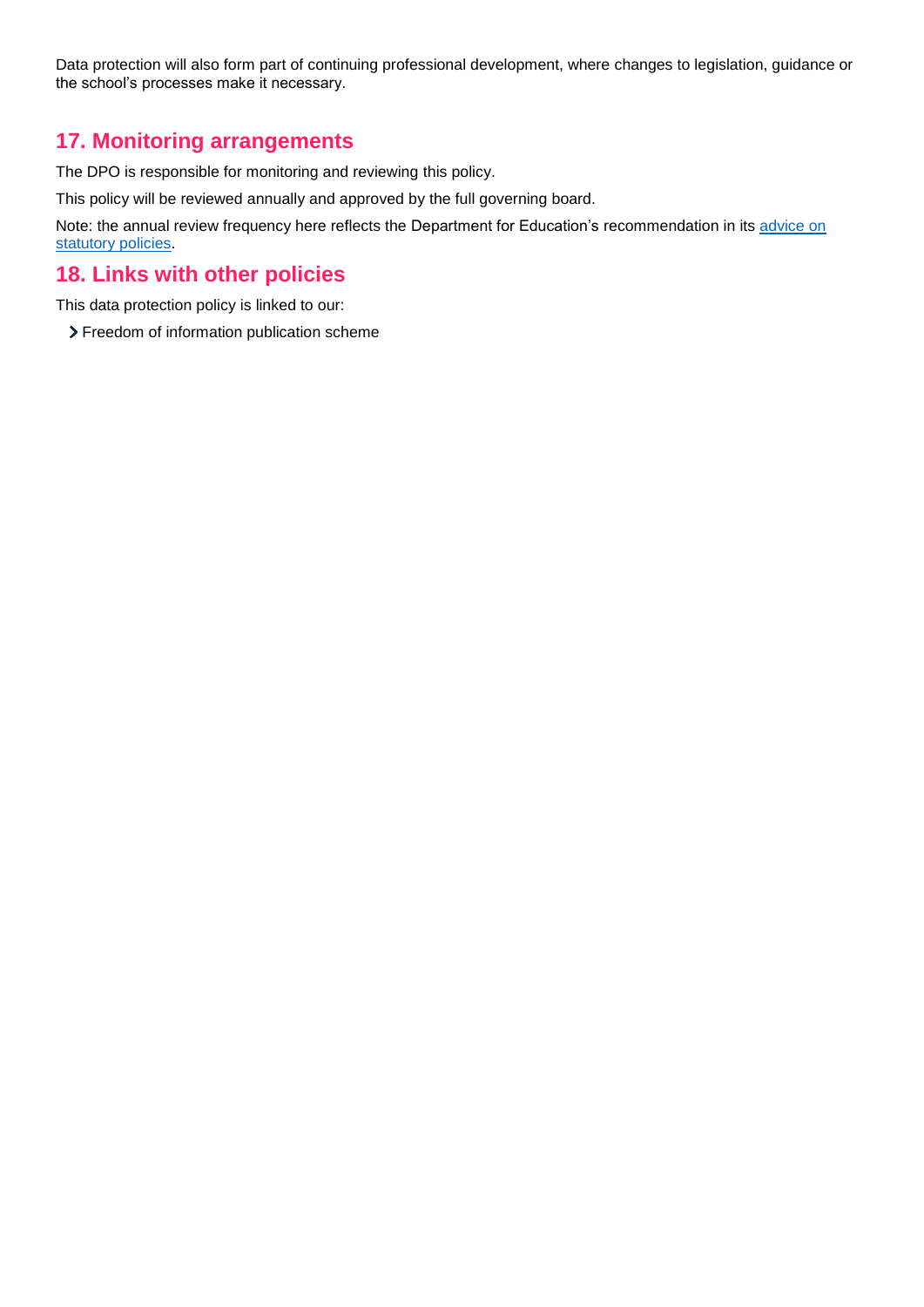#### <span id="page-10-0"></span>Appendix 1: Personal data breach procedure

This procedure is based on [guidance on personal data breaches](https://ico.org.uk/for-organisations/guide-to-the-general-data-protection-regulation-gdpr/personal-data-breaches/) produced by the Information Commissioner's Office (ICO).

- On finding or causing a breach, or potential breach, the staff member, governor or data processor must immediately notify the data protection officer (DPO) by email to fishburn@durhamlearning.net
- The DPO will investigate the report, and determine whether a breach has occurred. To decide, the DPO will consider whether personal data has been accidentally or unlawfully:
	- Lost
	- Stolen
	- Destroyed
	- Altered
	- Disclosed or made available where it should not have been
	- Made available to unauthorised people
- Staff and governors will cooperate with the investigation (including allowing access to information and responding to questions). The investigation will not be treated as a disciplinary investigation
- If a breach has occurred or it is considered to be likely that is the case, the DPO will alert the headteacher and the chair of governors
- > The DPO will make all reasonable efforts to contain and minimise the impact of the breach. Relevant staff members or data processors should help the DPO with this where necessary, and the DPO should take external advice when required (e.g. from IT providers). (See the actions relevant to specific data types at the end of this procedure)
- The DPO will assess the potential consequences (based on how serious they are and how likely they are to happen) before and after the implementation of steps to mitigate the consequences
- $\triangleright$  The DPO will work out whether the breach must be reported to the ICO and the individuals affected using the ICO's [self-assessment tool](https://ico.org.uk/for-organisations/report-a-breach/personal-data-breach-assessment/)
- The DPO will document the decisions (either way), in case the decisions are challenged at a later date by the ICO or an individual affected by the breach. Documented decisions are stored on our secure server.
- Where the ICO must be notified, the DPO will do this via the ['report a breach' page](https://ico.org.uk/for-organisations/report-a-breach/) of the ICO website, or through its breach report line (0303 123 1113), within 72 hours of the school's awareness of the breach. As required, the DPO will set out:
	- A description of the nature of the personal data breach including, where possible:
		- The categories and approximate number of individuals concerned
		- $\circ$  The categories and approximate number of personal data records concerned
	- The name and contact details of the DPO
	- A description of the likely consequences of the personal data breach
	- A description of the measures that have been, or will be taken, to deal with the breach and mitigate any possible adverse effects on the individual(s) concerned
- If all the above details are not vet known, the DPO will report as much as they can within 72 hours of the school's awareness of the breach. The report will explain that there is a delay, the reasons why, and when the DPO expects to have further information. The DPO will submit the remaining information as soon as possible
- Where the school is required to communicate with individuals whose personal data has been breached, the DPO will tell them in writing. This notification will set out:
	- A description, in clear and plain language, of the nature of the personal data breach
	- The name and contact details of the DPO
	- A description of the likely consequences of the personal data breach
	- A description of the measures that have been, or will be, taken to deal with the data breach and mitigate any possible adverse effects on the individual(s) concerned
- The DPO will consider, in light of the investigation and any engagement with affected individuals, whether to notify any relevant third parties who can help mitigate the loss to individuals – for example, the police, insurers, banks or credit card companies